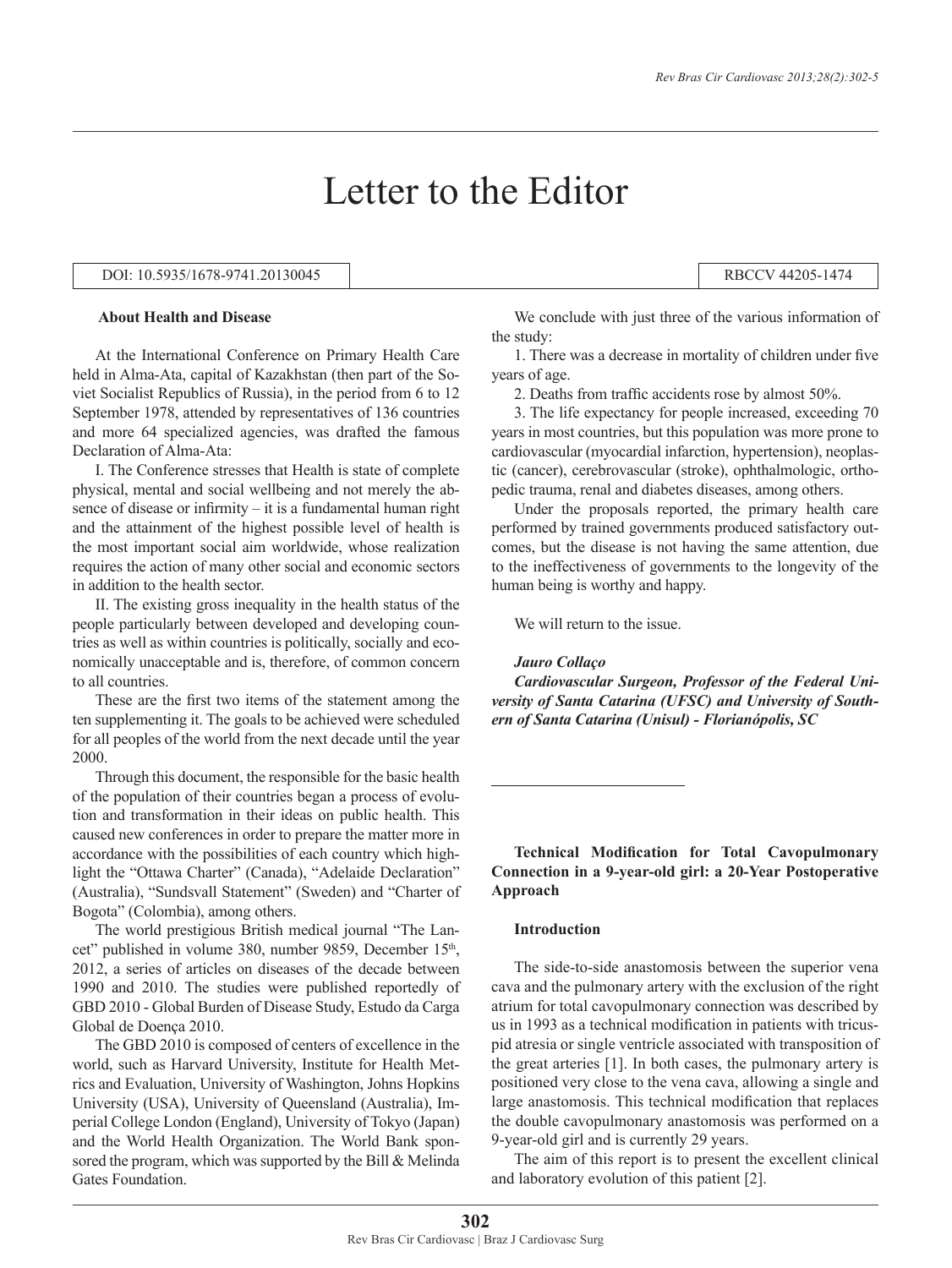## **Case report**

A 9-year-old patient, functional class IV according to the New York Heart Association (NYHA) was admitted to the Hospital Evangélico de Londrina with perioral and extremity cyanosis at rest. The hematocrit was 60% and blood hemoglobin level of 18.9 g/100 ml.

The patient had tricuspid atresia associated with transposition of the great arteries and had undergone pulmonary artery banding at 21 days of age. The left ventricle was well developed, the pulmonary artery was dilated and was positioned behind the aorta, near the medial aspect of the superior vena cava.

The surgical indication was a complete cavopulmonary connection.

Cardiopulmonary bypass was established, moderately hypothermic, with bicaval cannulation, of which the superior vena cava was near the innominate vein.

After aortic clamping and myocardial protection (crystalloid), the right atrium was opened and an intra-atrial tunnel was performed using bovine pericardium preserved in glutaraldehyde, connecting the inferior vena cava to the superior vena cava, using the atrial wall. A hole of about 3 mm was left in the intra-atrial portion of the tube in case of eventual decompression. The remainder of the interatrial septum was resected, resulting in virtually a single atrium and the pulmonary artery was ligated with the prior cerclage, separating it thus from the left ventricle.

The proximity of the pulmonary artery (dextroposed) to the superior vena cava suggested us the possibility of performing a wide and single anastomosis between them, instead of double anastomosis [3,4]. Two longitudinal incisions were performed, one in the main pulmonary artery and another in the medial aspect of the superior vena cava from the innominate vein, up to 1 cm from its entry into the right atrium. An anastomosis between these two openings was performed with a continuous suture using 5-0 polypropylene threads (Figure 1).

The postoperative course was uneventful and the patient was discharged on the tenth postoperative day in good hemodynamic conditions and without cyanosis. The coronary angiography showed excellent contrast flow of the vena cava to the pulmonary artery and its branches.

The patient has been followed outpatiently, and is 20 years after surgery with 1,70 m tall, in excellent overall condition, functional class I, no cyanosis, no jugular venous distension, hepatomegaly or edema of lower limbs. She works eight hours a day as a clerk, making her home-work commute by bicycle.

A year ago she had a full term pregnancy without signs or symptoms of heart failure, however, although appropriate clinical and laboratory monitoring, the child died, caused by pulmonary hypertension.

The patient underwent laboratory tests which revealed: hematocrit 45%, hemoglobin 14.9 g/100 ml and 5.37 million RBC/100 ml. Arterial blood gases showed partial oxygen pressure of 53 mmHg and oxygen saturation of 89.7% in room air.

Transthoracic two-dimensional color Doppler echocardiography performed at 20 years postoperatively showed laminar flow in the inferior vena cava (0.2 m/s) in the superior vena cava (0.5 m/s) and the site of anastomosis (0.58 m/s). The pulmonary trunk measures 26 mm and the ascending aorta, 20 mm, there is normal systolic function of the left ventricle and no mitral regurgitation.

CT angiography demonstrated extensive anastomosis (30.5 x 30.8 mm) between the superior vena cava and the dextroposed pulmonary artery trunk (Figures 2 and 3).



*Fig. 1 - Tricuspid atresia and transposition of the great arteries: A side-to-side anastomosis between the medial superior vena cava and the pulmonary artery, previously submitted to cerclage at 21 days of age is performed. An intra-atrial tunnel connects the inferior vena cava to the superior vena cava using bovine pericardium preserved in glutaraldehyde, while using the right atrial wall. VCS = superior vena cava, VCI = inferior vena cava, TIA - intra-atrial tunnel, AD= right atrium, Ao = aorta, CAP = pulmonary artery cerclage, VE = left ventricle*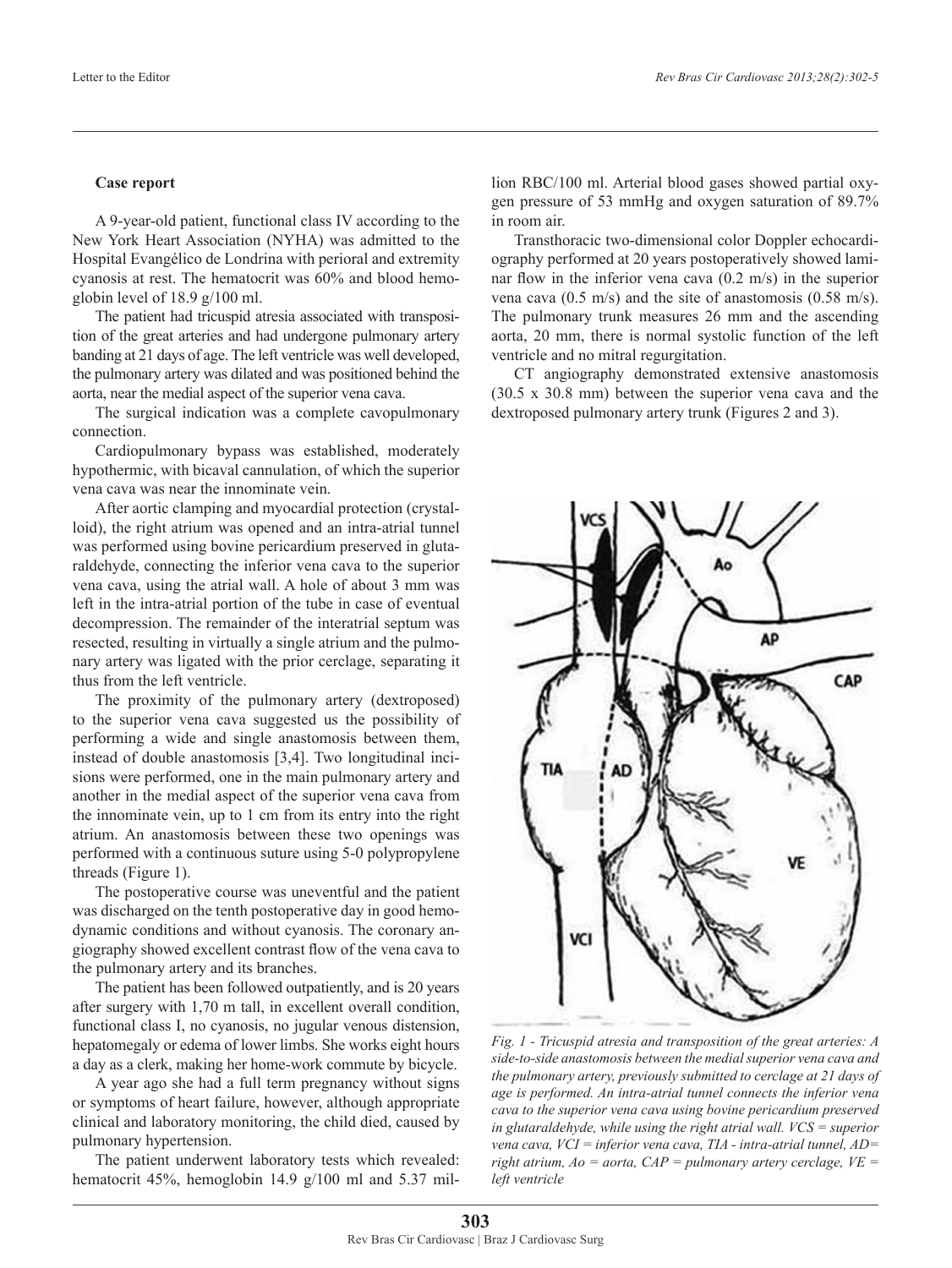

*Fig. 2 - CT angiography (posterior view) showing total cavopulmonary connection with wide side-to-side anastomosis between the superior vena cava (vena cava superior) and dextroposed pulmonary artery*



*Fig. 3 - CT angiography demonstrating wide anastomosis between the superior vena cava and the pulmonary artery trunk (sectional), measuring 30.5 x 30.8 mm without signs of thrombosis*

Examination of dynamic electrocardiography (Holter 24 hours) recorded sinus rhythm, average heart rate of 72 bpm, PR interval within normal limits, QRS complex varying to the upper limit of normal, and conducted and rare isolated supraventricular ectopic activity (5 beats).

# **Discussion**

The pathological changes that have led to the realization of the side-to-side anastomosis between the medial aspect of the vena cava and pulmonary artery were dextroposition of the latter and its large diameter. This is almost always present in patients with tricuspid atresia or single ventricle, due to increased pulmonary blood flow, or sharp after conducting a pulmonary artery banding or even under presence of an associated pulmonary stenosis. Therefore, in these cases there is a great approximation of structures, making it extremely easy to perform this anastomosis. Easier procedure is obtained if the superior vena cava is dissected widely, including the innominate artery, the pulmonary artery and the pulmonary branches.

The area of the anastomosis obtained with this technique far exceeds the sum of the areas when employing the double cavopulmonary anastomosis proposed by Lins et al. [2] in 1982, and disclosed by DeLeval et al. [3] in 1988.

The blood flow from the vena cava to the pulmonary artery promotes excellent distribution to their branches, this observed under Doppler echocardiography and well visualized by CT angiography in the case reported here. Moreover, the pulmonary artery banding at 21 days of life protected the pulmonary vascular network in order to present late low arterial pressures.

The result has been the normal physical development of the patient at 20 years postoperatively and her excellent clinical status (NYHA functional class I), despite the discreet unsaturation in their blood pressure (89.7%). A pregnancy at term, without any sign of heart failure, also confirmed the good clinical condition described above.

In conclusion, the excellent long-term results observed in our patient led us to affirm this technical modification be a good option for the surgical treatment of patients with tricuspid atresia.

**Francisco Gregori Junior<sup>1</sup> , Marcia Thomson<sup>2</sup> , Roberto Jonathas Lopes Menescal<sup>3</sup> , Celso Otaviano Cordeiro<sup>4</sup> , Alexandre Noboru Murakami<sup>4</sup> , Rogério Toshio Teruya<sup>4</sup>**

- 2. Cardiologista pediátrica, ecocardiografista infantil, responsável pelo Serviço de Cardiologia Pediátrica do Hospital Universitário da Universidade Estadual de Londrina, Londrina, PR, Brasil.
- 3. Cardiologista e especialista em Imagem Cardiovascular da Ultramed e do Hospital Evangélico de Londrina, Londrina, PR, Brasil.
- 4. Cirurgião cardiovascular do Hospital Evangélico de Londrina, Londrina, PR, Brasil.

<sup>1.</sup> Professor Associado, chefe da Disciplina de Cirurgia Cardíaca do Centro de Ciências da Saúde da Universidade Estadual de Londrina, Londrina, PR, Brasil.